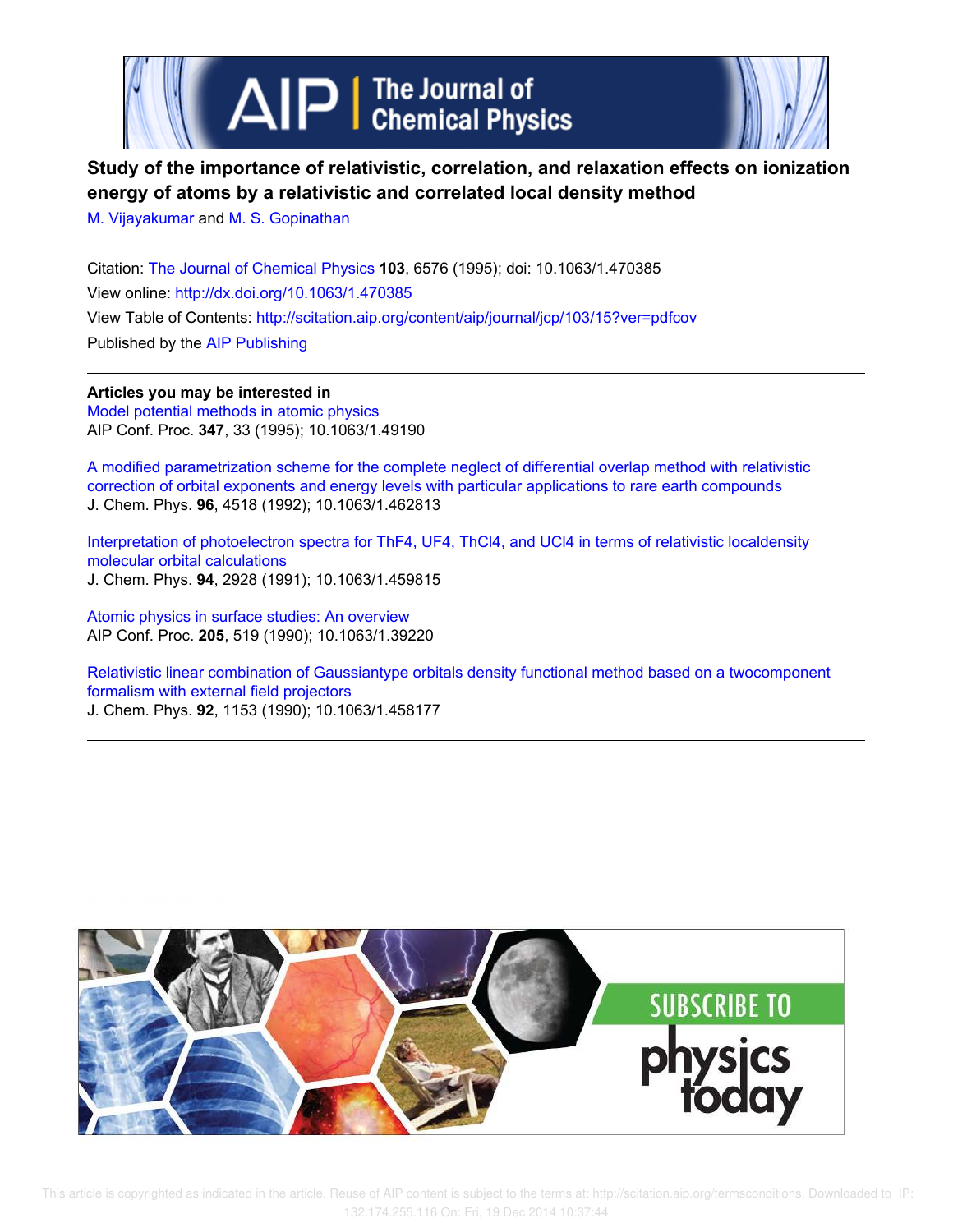## **Study of the importance of relativistic, correlation, and relaxation effects on ionization energy of atoms by a relativistic and correlated local density method**

M. Vijayakumar *Department of Chemistry, Pondicherry University, Pondicherry-605 014, India*

M. S. Gopinathan

*Department of Chemistry, Indian Institute of Technology, Madras-600 036, India*

(Received 18 April 1995; accepted 30 June 1995)

The effect of relativistic corrections, correlation, and relaxation on the ionization energy of inner and outer orbitals of light and heavy atoms has been studied using the ''fully'' correlated relativistic local density method—called the  $RCZ$  method. The validity of Koopmans' theorem is also discussed in this paper. © *1995 American Institute of Physics.*

### **INTRODUCTION**

Electron spectroscopy for chemical analysis (ESCA) [x-ray photoelectron spectroscopy  $(XPS)$ ]<sup>1</sup> has now been successfully used for probing the electronic structure of atoms, molecules, and solids. Electron ionization energies (IE) (or binding energies) of atoms and molecules can be directly measured from ESCA. It is known that the distribution of electron densities are considerably affected $2$  by relativistic effects. The inner-shell electrons are more bound in the relativistic theory than in the nonrelativistic theory and hence the IEs become large for the former. Due to an indirect relativistic effect—the expansion of *d* and *f* orbitals—the relativistic outer shell *d* and *f* orbital electrons are more loosely bound than the nonrelativistic ones and so the IEs for the latter are large. These effects become more important for heavy atoms. Thus the ionization energy spectra are considerably affected by relativistic effects.

The calculation of ionization energy has been studied by  $ab$  *initio* methods<sup>2,3</sup> and local-density methods.<sup>4</sup> It is found<sup>5–9</sup> that for an accurate calculation of inner-shell ionization energy, Breit interaction and quantum electrodynam $ics$  (QED) effects must be computed. Using the Dirac– Hartree–Fock–Slater method, Huang *et al.*<sup>9</sup> have calculated the relaxed ionization energy with Breit interaction and QED corrections for atoms. Many authors<sup>3,10,11</sup> discussed the importance of electron correlation in the calculation of atomic properties. In this paper, we have demonstrated the accuracy of our recently developed relativistic and correlated local density method  $(RC\Xi \text{ method})^{12}$  by calculating the ionization energy and analyzing the importance of various effects. The  $RC\Xi$  ionization energies reported in this paper are corrected for Breit interaction and QED corrections which are taken from Ref. 9.

Under the assumption of Koopmans' theorem,<sup>13</sup> which states that the negative of the eigenvalue of the Hartree– Fock (HF) equation is equal to the ionization energy of an electron in that subshell (IE<sub>*i*</sub> =  $\epsilon_i^{\text{HF}}$ ), the outer valence photoelectron spectra could be assigned. The success of this simple relation has been attributed $14$  to an error compensation between relaxation and correlation effects which are assumed to be similar in magnitude but opposite in sign. For inner levels, the ionization energies obtained using this relation do not agree with the experimental results.<sup>15</sup> A few methods<sup>15,16</sup> have been proposed to correct Koopmans' theorem for inner-shell ionization energies of atoms.

Migdalek and Bojara $17$  have studied the relative importance of the relativistic effects, the core polarization and relaxation in ionization potentials for Rb and Cs isoelectronic systems using the relativistic HF method. In their analysis, the effect of correlation on ionization potential is neglected.

In this paper, the relative magnitude and sign of these effects are studied for various atoms  $(10 \le Z \le 80)$ . We have quantitatively estimated the *relaxation, correlation, and relativistic* corrections to the ionization energy of orbitals of these atoms using the RC $\Xi$  method.<sup>12</sup> Using this information, we have analyzed the validity of Koopmans' theorem for inner and valence orbitals of light, medium, and heavy atoms. The salient features of the  $RC\Xi$  method and the method of calculation are briefly discussed and this is followed by a discussion of the results.

### **THEORY OF THE RCE METHOD AND THE METHOD OF CALCULATION**

The  $RC\Xi$  method is a local-density formalism for atomic structure calculations that incorporates all the major relativistic corrections and Coulomb correlations.<sup>12</sup> The oneelectron self-consistent-field (SCF) equation solved in the  $RC\Xi$  method is (in rydbergs)

$$
\left[-\nabla^2 + v_i(r) + H_m(R) + H_D(r) + H_{so}(r)\right]u_i(r) = \epsilon_i u_i(r),\tag{1}
$$

where  $v_i(r)$  is the central-field potential for the *i*th spin orbital,  $u_i(r)$  (where the subscript *i* represents the set of quantum numbers *n*, *l*, and *j* with *n* as the principal, *l* as the orbital angular momentum, and *j* as the total angular momentum quantum number of the *i*th spin orbital).  $v_i(r)$  is given by

$$
v_i(r) = -2Z/r + v^{C}(r) + v^{\text{si}}_{\uparrow}(r) + v^{\text{ex}}_{i,\uparrow}(r) + v^{\text{corr}}_{\uparrow}(r). \quad (2)
$$

Here,  $v^C(r)$ , the Coulombic electron–electron repulsion potential, is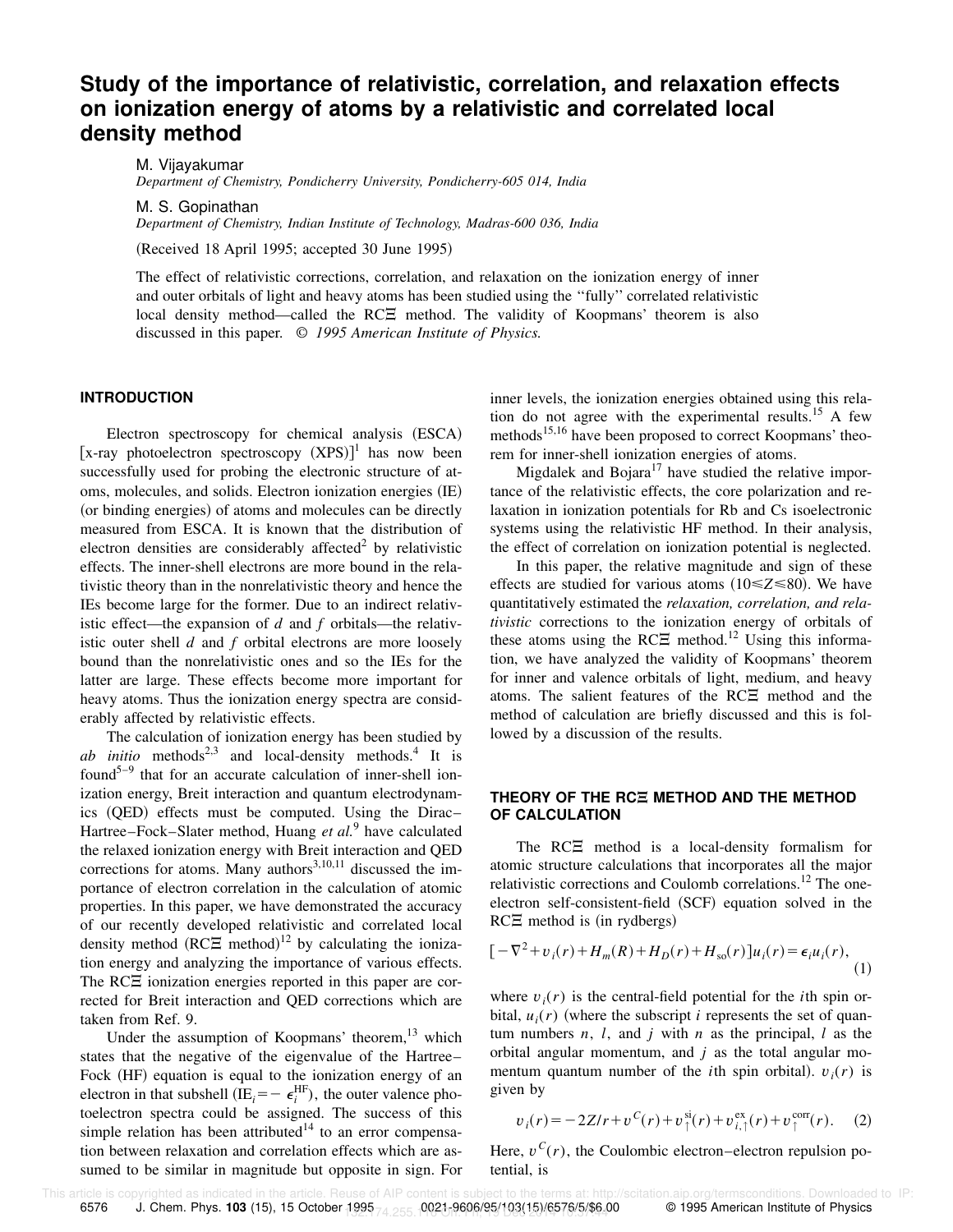$$
v^{C}(r) = \sum_{J} n_{j} \int u_{j}^{*}(r') u_{j}(r') \frac{2}{|r - r'|} dr'. \tag{3}
$$

 $v^{\text{si}}_{\uparrow}(r)$ , the self-interaction potential, is

$$
v_{\uparrow}^{\text{si}}(r) = -n_i \int u_i^*(r') u_i(r') \frac{2}{|r - r'|} dr', \tag{4}
$$

and  $v_{i,\uparrow}^{\text{ex}}(r)$ , the one-electron pure exchange potential, is defined as

$$
v_{i,\uparrow}^{\text{ex}}(r) = -4\pi^{1/3} (2^{1/3} - 1) \left( \frac{1}{n_{\uparrow}} + \frac{1}{3} \right)^{-2/3}
$$
  
 
$$
\times \left[ 2\rho_{i,\uparrow}(r)\rho_{\uparrow}^{-2/3}(r) - \frac{2}{3}\rho_{\uparrow}^{-5/3}(r) \sum_{i,\uparrow} n_{i} u_{i}^{*}(r) u_{i}(r) + \times (\rho_{\uparrow}(r) - \rho_{i,\uparrow}(r)) \right].
$$
 (5)

Here,  $\rho_{i,\uparrow}(r)$  is the electron density of up-spin electrons in the *i*th spin orbital, defined as

$$
\rho_{i,\uparrow}(r) = n_{i,\uparrow} u_{i,\uparrow}^*(r) u_{i,\uparrow}(r),
$$

 $\rho_{\uparrow}(r)$ , the electron density of all up-spin electrons, is

$$
\rho_{\uparrow}(r) = \sum_{i,\uparrow} n_i u_i^*(r) u_i(r),
$$

 $\rho(r)$ , the total electron density of the system, is

$$
\rho(r) = \rho_{\uparrow}(r) + \rho_{\downarrow}(r),
$$

and  $v_{\uparrow}^{\text{corr}}(r)$ , the correlation potential acting upon the up-spin electron at point *r* due to down-spin electrons, is

$$
v_{\uparrow}^{\text{corr}}(r) = -\frac{4\pi}{27} \rho_{\downarrow}(r) \left( \frac{(r_C^3)_{\uparrow}}{1 + (r_C)_{\uparrow}} + \frac{(r_C^3)_{\downarrow}}{1 + (r_C)_{\downarrow}} \right) + \frac{3}{81} \pi^{2/3} \left( \frac{1}{n_{\downarrow}} + \frac{1}{3} \right)^{-1/3} \rho_{\uparrow}^{-1/3}(r) \rho_{\downarrow}(r) \times \left( \frac{[3(r_C^2)_{\downarrow} + 2(r_C^3)_{\downarrow}]}{[1 + (r_C)_{\downarrow}]^2} \right).
$$
 (6)

Here  $(r_C)$ <sub> $\uparrow$ </sub> is the "radius" of the Coulomb hole and is given by

$$
(r_C)_{\uparrow} = \frac{3}{4} \left[ \left( \frac{1}{n_{\downarrow}} + \frac{1}{3} \right) \pi \rho_{\uparrow}(r) \right]^{-1/3}.
$$
 (7)

So far, we have defined the various terms in the central field potential  $V_i(r)$  in Eq. (1). We now define the relativistic terms in Eq. (1). The term  $H_m(r)$  the mass-velocity correction is given by

$$
H_m(r) = -\frac{\alpha^2}{4} \left[ \epsilon_i - v_i(r) \right]^2. \tag{8}
$$

 $H<sub>D</sub>(r)$  is the Darwin correction:

$$
H_D(r) = -\frac{\alpha^2 B}{4} \frac{dv_i(r)}{dr} \left(\frac{d}{dr} - \frac{1}{r}\right),\tag{9}
$$

#### and  $H_{\rm so}(r)$  is the spin–orbit interaction term

TABLE I. Comparison of orbital ionization energies (in Ry) for Ne, Kr, and Hg atoms calculated by the present method with and without relativistic effects.

| Atom | Orbital <sup>a</sup> | $IE_{\Xi}^{\phantom{\dag}b}$ | $\text{IE}_{\text{RCE}}^{\text{c,d}}$ | IE <sub>DHFS</sub> <sup>e</sup> | $IE_{expt}$ <sup>f</sup> |
|------|----------------------|------------------------------|---------------------------------------|---------------------------------|--------------------------|
| Ne   | $1s_{+}$             | 63.831                       | 63.982                                | 63.881                          | 63.962                   |
|      | $2s_{+}$             | 3.610                        | 3.699                                 | 3.616                           | 3.559                    |
|      | $2p_{-}$             |                              | 1.529                                 | 1.433                           | 1.592                    |
|      |                      | 1.522                        |                                       |                                 |                          |
|      | $2p_{+}$             |                              | 1.519                                 | 1.426                           | 1.585                    |
| Kr   | $1s_{+}$             | 1036.124                     | 1052.857                              | 1052.920                        | 1052.940                 |
|      | $2s_{+}$             | 137.542                      | 141.923                               | 141.900                         | 141.460                  |
|      | $2p_{-}$             |                              | 127.520                               | 127.280                         | 127.220                  |
|      |                      | 123.562                      |                                       |                                 |                          |
|      | $2p_{+}$             |                              | 123.456                               | 123.400                         | 123.360                  |
|      | $3s_{+}$             | 20.701                       | 21.751                                | 21.740                          | 21.520                   |
|      | $3p_{-}$             |                              | 16.638                                | 16.524                          | 16.332                   |
|      |                      | 15.644                       |                                       |                                 |                          |
|      | $3p_+$               |                              | 16.049                                | 15.936                          | 15.758                   |
|      | $3d_{-}$             |                              | 6.951                                 | 6.858                           | 6.976                    |
|      |                      | 6.796                        |                                       |                                 |                          |
|      | $3d_{+}$             |                              | 6.856                                 | 6.766                           | 6.888                    |
|      | $4s_{+}$             | 2.257                        | 2.445                                 | 2.264                           | 2.014                    |
|      | $4p_{-}$             |                              | 1.179                                 | 1.040                           | 1.067                    |
|      |                      | 1.039                        |                                       |                                 |                          |
|      | $4p_{+}$             |                              | 1.023                                 | 0.954                           | 1.030                    |
| Hg   | $1s_{+}$             | 5548.502                     | 6112.723                              | 6107.760                        | 6108.380                 |
|      | $2s_{+}$             | 935.638                      | 1092.959                              | 1092.000                        | 1091.020                 |
|      | $2p_{-}$             |                              | 1047.702                              | 1044.700                        | 1044.680                 |
|      |                      | 897.634                      |                                       |                                 |                          |
|      | $2p_+$               |                              | 904.152                               | 903.280                         | 903.200                  |
|      | $3s_{+}$             | 222.775                      | 264.457                               | 263.400                         | 262.120                  |
|      | ÷                    | $\vdots$                     | $\vdots$                              | $\vdots$                        | $\vdots$                 |
|      | $4f_{-}$             |                              | 8.341                                 | 7.984                           | 7.860                    |
|      |                      | 8.393                        | (8.119)                               | (7.814)                         | (7.700)                  |
|      | $4f_{+}$             |                              | 7.951                                 | 7.686                           | 7.580                    |
|      | $5d_{-}$             |                              | 1.200                                 | 1.104                           | 1.228                    |
|      |                      | 1.286                        | (1.116)                               | (1.027)                         | (1.145)                  |
|      | $5d_{+}$             |                              | 1.060                                 | 0.975                           | 1.090                    |
|      | $6s+$                | 0.480                        | 0.738                                 | 0.632                           | 0.768                    |

<sup>a</sup>Note that the symbol  $(+)$  means  $j=l+1/2$  and the symbol  $(-)$  means  $j=l-1/2$ .

 $\overline{b}$ The nonrelativistic values are calculated using the nonrelativistic  $\Xi$  method (Ref. 22).

 $c$ The relativistic values are calculated using the present relativistic method and are corrected with the Breit interaction and QED effects which are taken from Ref. 9.

<sup>d</sup>The values in the parenthesis represent the weighted average of the ionization energies with  $J_+$  and  $J_-$ .

<sup>e</sup>The DHFS values which are corrected for Breit interaction and QED effects are taken from Ref. 9.

<sup>f</sup>The experimental values are taken from Ref. 23.

$$
H_{so}(r) = -\frac{\alpha^2 B}{4} \Lambda \frac{dv_i(r)}{dr} \frac{1}{r}
$$
 (10)

,

with  $\alpha$  the fine structure constant,

$$
B = \left[1 + \frac{\alpha^2}{4} (\epsilon_i - v_i(r))\right]^{-1}
$$

 $\Lambda = l + 1$  for  $j = l + 1/2$  and  $\Lambda = -l$  for  $j = l - 1/2$ .

The  $v_i(r)$  present in the above relativistic terms is defined in Eq.  $(2)$ . The important features of the RC $\Xi$  formalism are the following (Ref. 12 may be consulted for further details).

J. Chem. Phys., Yol. 103, No. 15, 15 October 1995 This article is copyrighted as indicated in the article. Reuse of AIP content is subject to the terms at: http://scitation.aip.org/termsconditions. Downloaded to IP: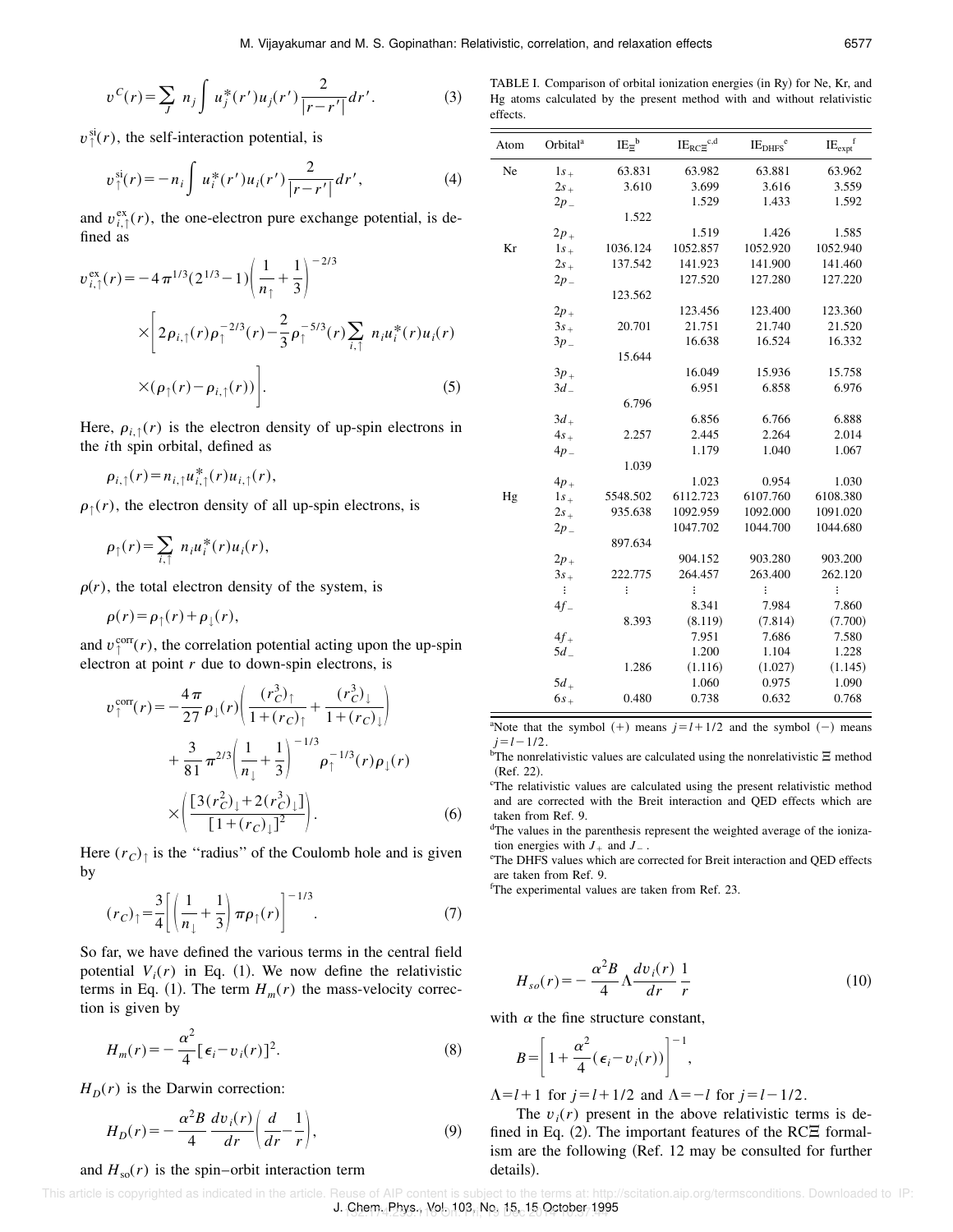

FIG. 1. The percentage of relativistic correction to ionization energy of various orbitals of light, medium and heavy atoms.

- $(1)$  It is a single component quasirelativistic method with the spin–orbit interaction included in the Hamiltonian.
- ~2! The two type of correlations namely Fermi exchange and Coulomb correlation are treated separately so that all important distinct properties of the Fermi and Coulomb holes are satisfied.
- $(3)$  Local density formalism is employed so that the numerical solution of Eq.  $(1)$  is as simple as that of the standard Herman–Skillman program.<sup>18</sup> The calculation requires only a few minutes on a PC/AT machine even for large atoms.
- $(4)$  The present method distinguishes between the spin–orbit levels and this makes the wave function  $u_i(r)$  dependent on the quantum number *j*.
- ~5! The finite nuclear size correction is ignored in this model.

We now present the method of calculation of the IE. Theoretically, the orbital ionization energy may be calculated either by (i) the  $\Delta$ SCF procedure<sup>19</sup> or (ii) the Slater's transition state procedure.<sup>20</sup> In the  $\Delta$ SCF procedure, the IE of the *i*th orbital is equal to the energy difference between the average total energies of the atom  $E^{\text{tot}}(A)$  and its ion  $E_i^{\text{tot}}(A^+)$  where one electron has been removed from the *i*th orbital and is given as

$$
IEi = Eitot(A+) – Etot(A).
$$
 (11)

The total energy has been calculated as the sum of correlation energy and the total energy for  $RCE$  one-electron wave functions  $[from Eq. (1)]$  with Hartree–Fock Hamiltonian.

In the transition state procedure, the ionization energy of the *i*th orbital is equal to the negative of the eigenvalue of the corresponding orbital where one-half of the electron in the *i*th orbital has been removed. It has been shown<sup>21</sup> that the relaxation of the core orbitals upon ionization is not fully taken care of in the transition state method. We have used the  $\Delta$ SCF procedure to calculate the orbital IEs from the average total energies calculated by the  $RC\Xi$  method.

## **RESULTS**

In Table I, we give the results for typical light  $(Ne)$ , medium heavy  $(Kr)$ , and heavy  $(Hg)$  atoms. In column three of Table I, the nonrelativistic IEs are given which are calculated using the nonrelativistic  $\Xi$  method.<sup>22</sup> The nonrelativistic  $\Xi$  values are obtained by setting to zero the relativistic terms  $H_m(r)$ ,  $H_D(r)$ , and  $H_{so}(r)$  in Eq. (1). For a light atom such as Ne, the nonrelativistic and relativistic values agree well with the experimental results<sup>23</sup> for core orbitals; but for Kr the  $RC\Xi$  values are closer to the experimental results than those of the nonrelativistic  $\Xi$  values. This clearly shows the importance of relativistic corrections to the IEs even for medium atoms. For heavy atoms, the error due to the neglect of relativistic effects becomes large. The large change in the ionization energy of core orbitals on going from  $\Xi$  to RC $\Xi$  is due to the relativistic contraction of these orbitals. Due to indirect relativistic effects, the outer *d* and *f* orbitals will expand resulting in the decrease of their ionization energies.



FIG. 2. The contribution of relaxation energy, correlation energy and the sum of these two energies to ionization energy of (a) 1*s* orbital, (b) 2*s* orbital, and  $(c)$  2*p* orbital.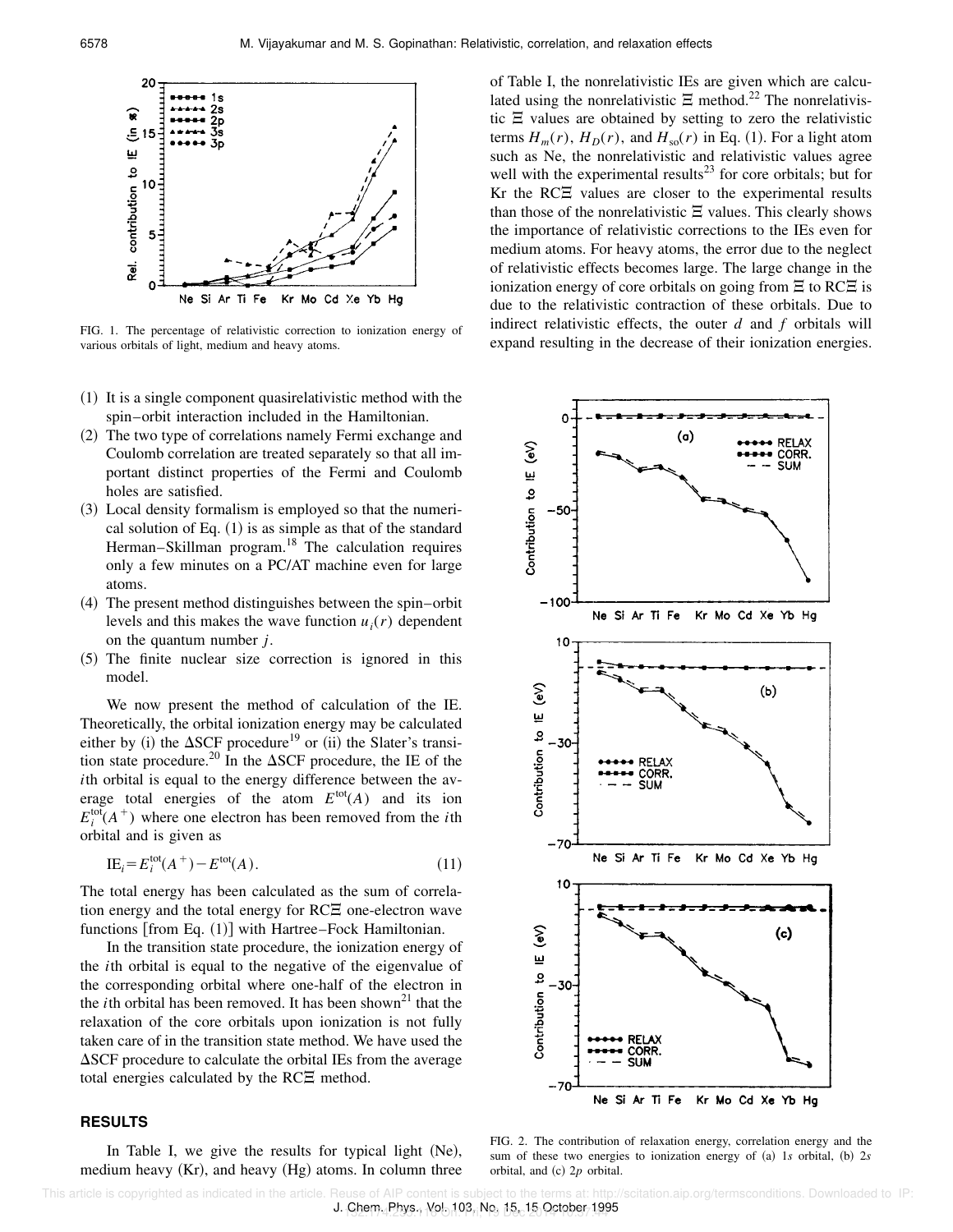

FIG. 3. The contribution of relaxation energy, correlation energy and the sum of these two energies to ionization energy of orbitals of  $(a)$  Si and  $(b)$ Xe.

This is clearly indicated in Table I where the ionization energies of 4*f* and 5*d* orbitals of Hg calculated by the relativistic method  $(RCE)$  are small compared to IEs calculated by the nonrelativistic  $\Xi$  method.

An orbital-wise analysis of the relativistic correction to the ionization energies of orbitals such as 1*s*, 2*s*, 2*p*, 3*s*, and 3*p* of various atoms is shown in Fig. 1. The relativistic contribution to ionization energy from each orbital in a heavy atom is considerable being in the range of  $5\% - 10\%$ . The relativistic contribution to ionization energy of orbital 2*s* is more than that of 2*p* orbital.



FIG. 4. The contribution of relaxation energy, correlation energy and the sum of these two energies to the valence orbital ionization energy of various atoms.

We now discuss the effect of relaxation and correlation on ionization energy and analyze the validity of Koopmans' theorem

$$
\Delta E_i^{\text{corr}} = E_i^{\text{corr}}(A^+) - E_i^{\text{corr}}(A). \tag{12}
$$

The contribution of correlation energy ( $\Delta E_i^{\text{corr}}$ ) to ionization energy is calculated as the difference in the total correlated energy of the ion and the atom obtained from the RC $\Xi$ method. The relaxation energy  $(\Delta E_i^{\text{relax}})$  is calculated using the following expression:

$$
\Delta E_i^{\text{relax}} = \text{IE}_i + \epsilon_i, \tag{13}
$$

where  $IE_i$  represents the ionization energy of the *i*th orbital and  $\epsilon_i$  is the eigenvalue of the *i*th orbital in the RC $\Xi$  method. Calculations of the correlation effect  $(\Delta E^{\text{corr}})$  and of the relaxation effect  $(\Delta E^{\text{relax}})$  have been performed for inner orbitals such as 1*s*, 2*s*, and 2*p* orbitals of light, medium, and heavy atoms. The results are shown in Figs.  $2(a)-2(c)$ , and for orbitals within the atom Si and Xe, the results are shown in Figs.  $3(a)$  and  $3(b)$ . In all these figures, the sum of these two energies is also shown. It is seen from Figs.  $2(a)-2(c)$ that the correlation contribution to the IE is almost a constant for these inner shells. But the relaxation energy increases with the atomic number and it is very large in magnitude compared with the correlation energy for inner shells. In the case of orbitals within a given atom, the relaxation energy is more for inner orbitals than those for the outer orbitals  $[Figs.$  $3(a)$  and  $3(b)$ ].

Figures  $2(a) - 2(c)$  clearly show that the sum of correlation and relaxation effects is never small for inner orbitals. Hence, it follows that the Koopmans' theorem is not strictly valid for inner shells even for small atoms like Ne. It is seen that the Breit interaction and QED effects dominate<sup>3</sup> correlation for inner-shell ionization.

The contribution of relaxation energy and of correlation energy to IE of valence orbitals or these atoms and their sum are shown in Fig. 4. It is seen that these two effects do not exactly cancel each other. However, the net sum ranges from  $-1.2$  to 0.6 eV. So within the experimental error, it is reasonable to assign the valence peaks in photoemission electron spectroscopy using the orbital eigenvalues. On the contrary to inner-shell ionization, correlation is important for valence-shell ionization compared to Breit interaction and QED effects. In conclusion, we can state that the Koopmans' approximation is valid only for valence orbitals and not strictly valid for inner orbitals of any atom.

#### **CONCLUSION**

Using the relativistic and correlated  $RC\Xi$  method, the relative importance of relativistic, correlation, and relaxation effects on ionization energies is studied. It is found from this study, that the correlation contribution to ionization energy is the same for inner as well as outer orbitals and the relaxation effect dominates over the correlation effect. Since there is no exact cancellation between them, the Koopmans' theorem does not strictly hold for inner orbitals. However, for outer

J. Chem. Phys., Yol. 103, No. 15, 15 October 1995 This article is copyrighted as indicated in the article. Reuse of AIP content is subject to the terms at: http://scitation.aip.org/termsconditions. Downloaded to IP: